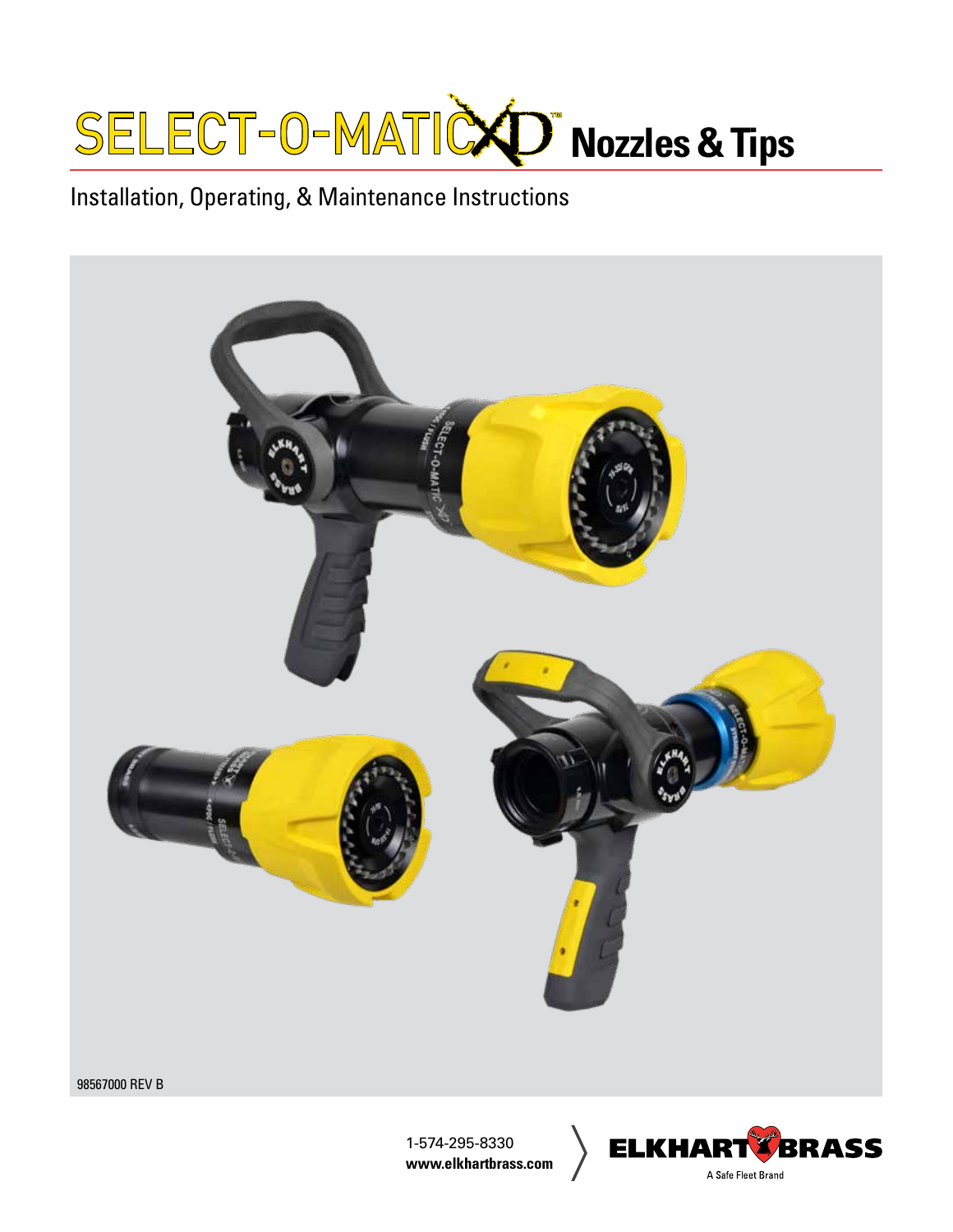# **Contents**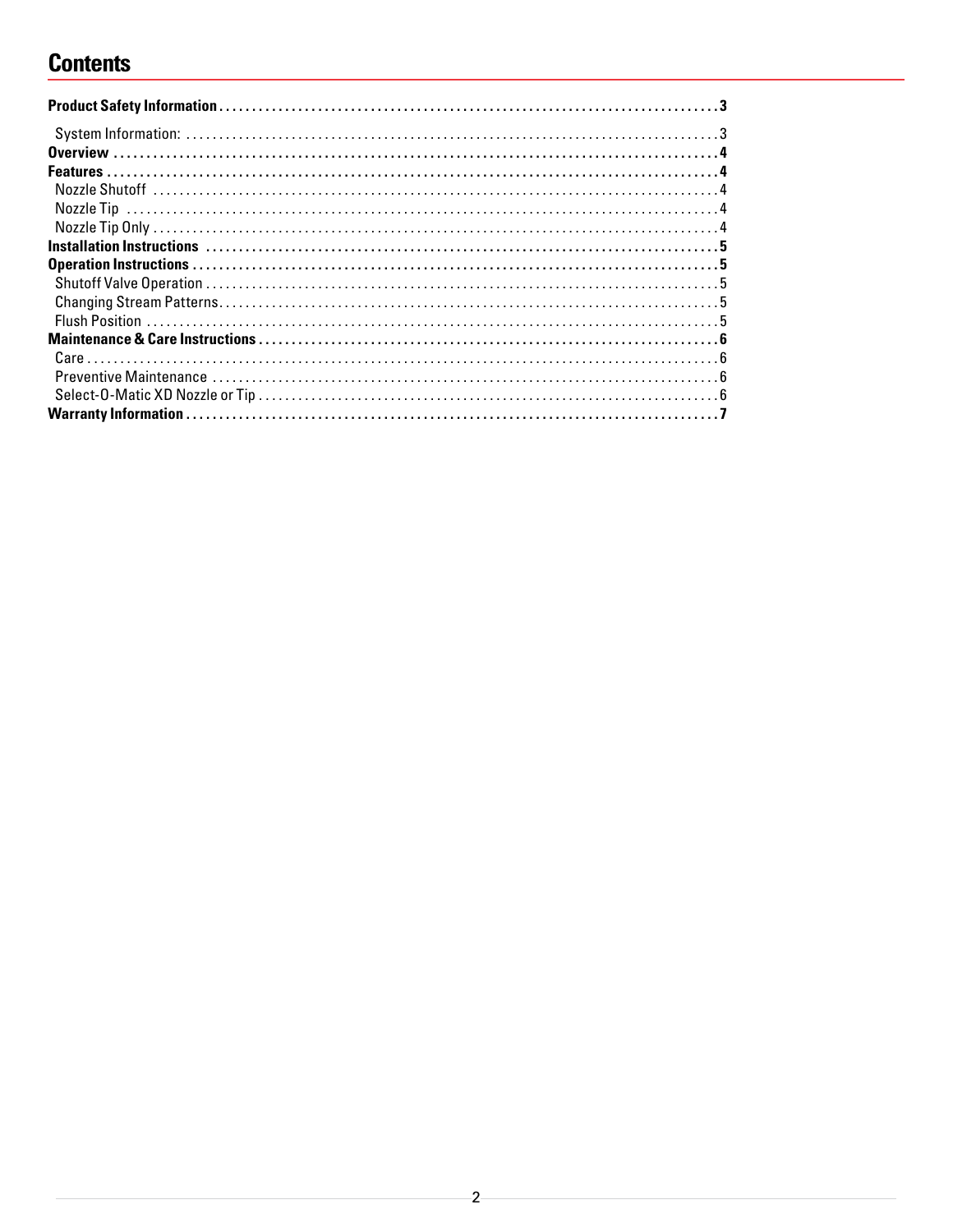# <span id="page-2-0"></span>**Product Safety Information**

- All personnel who may be expected to use this equipment must be thoroughly trained in its safe and proper use.· Appropriate personal protective equipment, including eye protection, should be used while working with this equipment.
- Before flowing water from this device, check that all personnel (fire service and civilian) are out of the stream path. Also, check to make sure stream direction will not cause avoidable property damage.
- Become thoroughly familiar with the hydraulic characteristics of this equipment, and the pumping system used to supply it. To produce effective fire streams, operating personnel must be properly trained.
- Open water valves supplying this equipment slowly so that piping & hoses fill slowly, thus preventing possible water hammer occurrence.
- After each use, and on a scheduled basis, inspect equipment per instructions in the Maintenance section.

**Important**: Before installing and operating provided equipment, read this

manual thoroughly. Proper installation and understanding of the intended use

of the Select-O-Matic XD is essential to safe operation.

#### **System Information:**

**A** 

Nozzle or tip (Type, Gallonage, Serial Numbers, Color, Date Received, Etc.):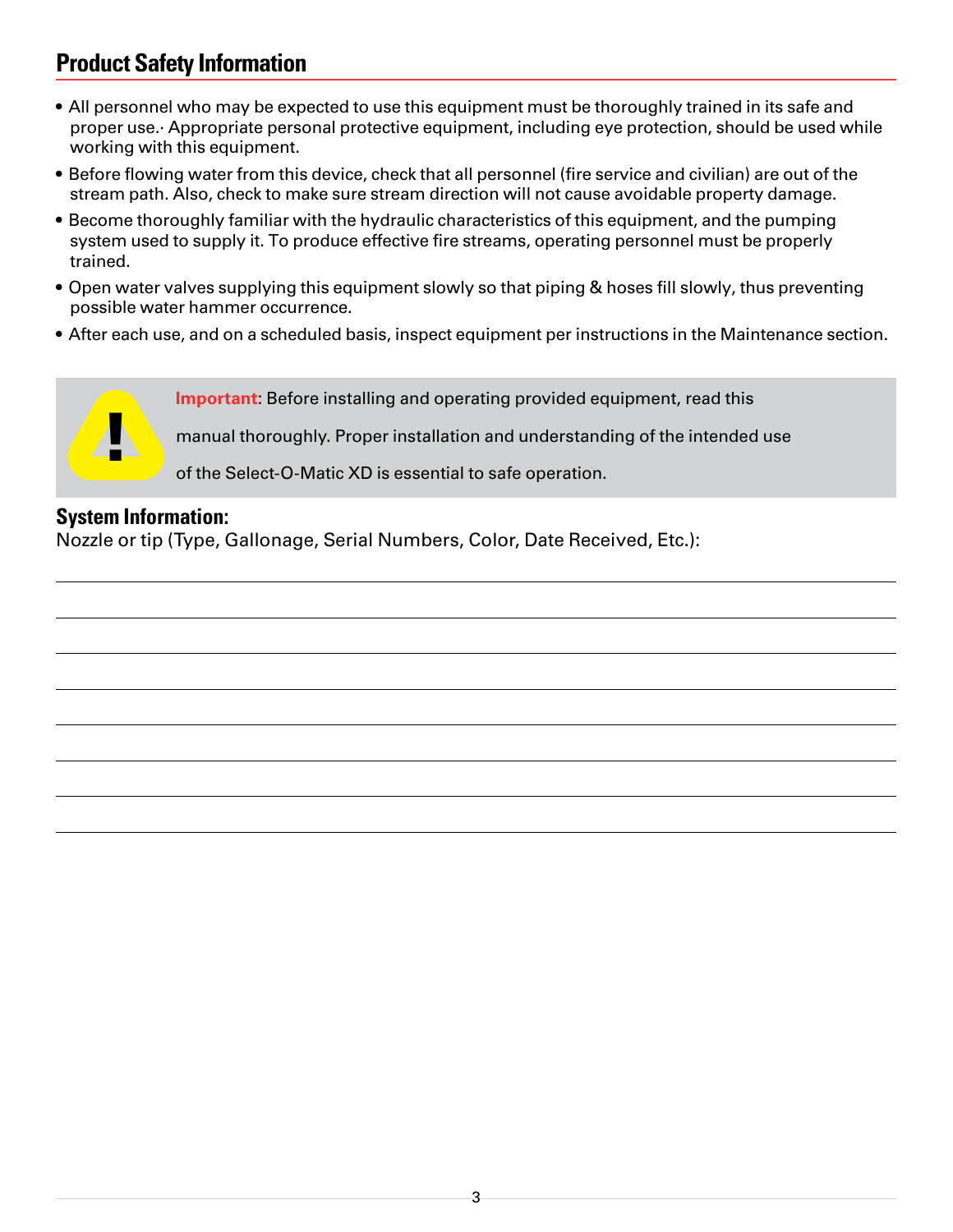# <span id="page-3-0"></span>**Overview**

The Select-O-Matic XD series of handline nozzles and tips are of an automatic design and available in 75 and 100 psi rated options. The automatic feature maintains an effective pressure and a consistent fire stream in all flow ranges. The Select-O-Matic XD series is rugged, simple and effective.

### **Features**

### **Nozzle Shutoff**

The shutoff portion of the nozzle features a double drive, double stop forged metal bale handle for years of dependability and service. The full round metal valve ball creates a smooth unobstructed waterway to help deliver efficient and accurate flow. The valve ball seals against two hydraulically balanced selflubricating seats which make operation easy and dependable. The shutoff inlet features a full time (free) swivel that allows the nozzle to be rotated without breaking the hose connection and eliminating chance of injury by the operator. The shutoff body is constructed of forged metal for maximum strength. The metal pistol grip is designed for maximum grip with or without a gloved hand. The ergonomic inserts in both the pistol grip and bale handle can be color coded and provide additional grip while handling the nozzle. Laser etching for all markings on the shutoff provide years of identification.

### **Nozzle Tip**

The tip has a machined aluminum nozzle body for maximum strength. Stainless steel spinning teeth or urethane fixed teeth that will not break. If necessary, either teeth option can be easily removed and replaced. The ergonomic bumper, with 12 color options, protects and allows for easy rotation of the tip from straight stream to flush (counterclockwise) and from flush to straight stream (clockwise). Pattern adjustments are guided by cam slots or Acme threads for extreme reliability. When rotated (counterclockwise) past wide fog, the flush feature opens up the waterway and allow debris to pass without ever shutting down. Like the shutoff, all markings are laser etched for years of readability.

### **Nozzle Tip Only**

The tip only product has the same great features as the nozzle tip. It comes standard with a rigid base and can be paired with the XD Shutoff

(see www.elkhartbrass.com for information on the XD Shutoff).





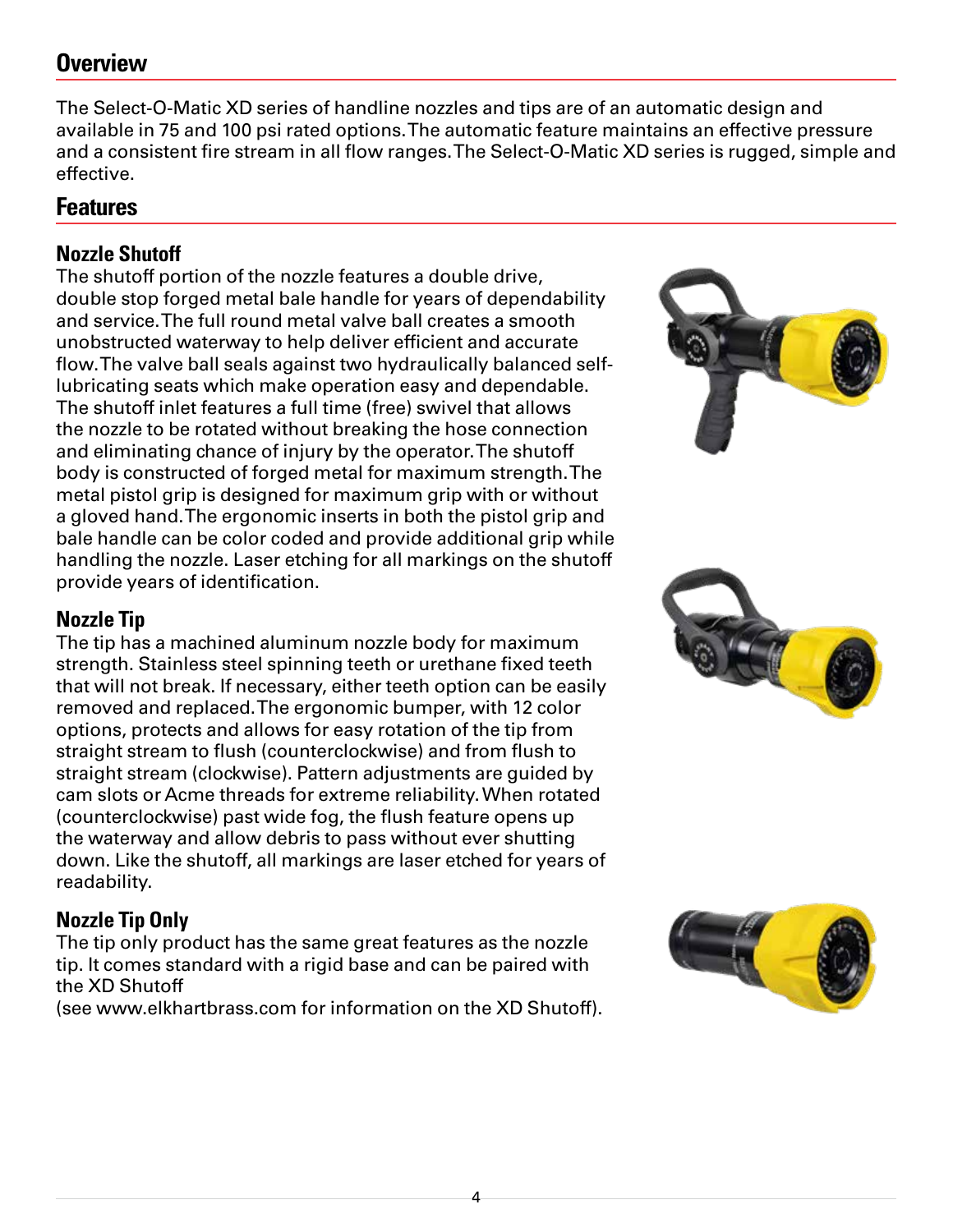## <span id="page-4-0"></span>**Installation Instructions**

Prior to attaching the nozzle or tip, ensure that there is a gasket behind the inlet threads. This will insure that the nozzle or tip will not leak at the connection.

# **Operation Instructions**

These instructions are written from the nozzle operator's perspective when positioned behind the nozzle.



### **Shutoff Valve Operation**

- TO CLOSE push the bale handle forward towards the nozzle discharge as far as possible.
	- Always charge the hose line with the shutoff valve closed.
	- Always close the shutoff valve slowly when the nozzle is flowing water.
- TO OPEN pull the bale handle back towards the nozzle inlet as far as possible.
	- Always be prepared to counteract the nozzle reaction before opening the shutoff valve when the nozzle is pressurized.

#### **Changing Stream Patterns**

- STRAIGHT STREAM grasp the hand grip (bumper) and turn the nozzle tip clockwise as far as possible.
- WIDE FOG grasp the hand grip (bumper) and turn the nozzle tip counter clockwise until resistance is felt.
	- The wide fog position can only be felt when the nozzle is flowing water. When not flowing water turning the nozzle tip counter clockwise until resistance is felt will put the nozzle in the FLUSH position.
- NARROW FOG the stream pattern can be adjusted by placing the nozzle tip anywhere in between the STRAIGHT STREAM and WIDE FOG positions described above.

#### **Flush Position**

- To place the nozzle in FLUSH position when flowing water place the nozzle in the WIDE FOG position and increase the force needed to continue turning the nozzle tip in the counter clockwise direction. Continue turning counter clockwise as far as possible.
- To place the nozzle in FLUSH position when not flowing water turn the nozzle tip counter clockwise as far as possible.
- Always place the nozzle back in the STRAIGHT STREAM position after flushing the nozzle.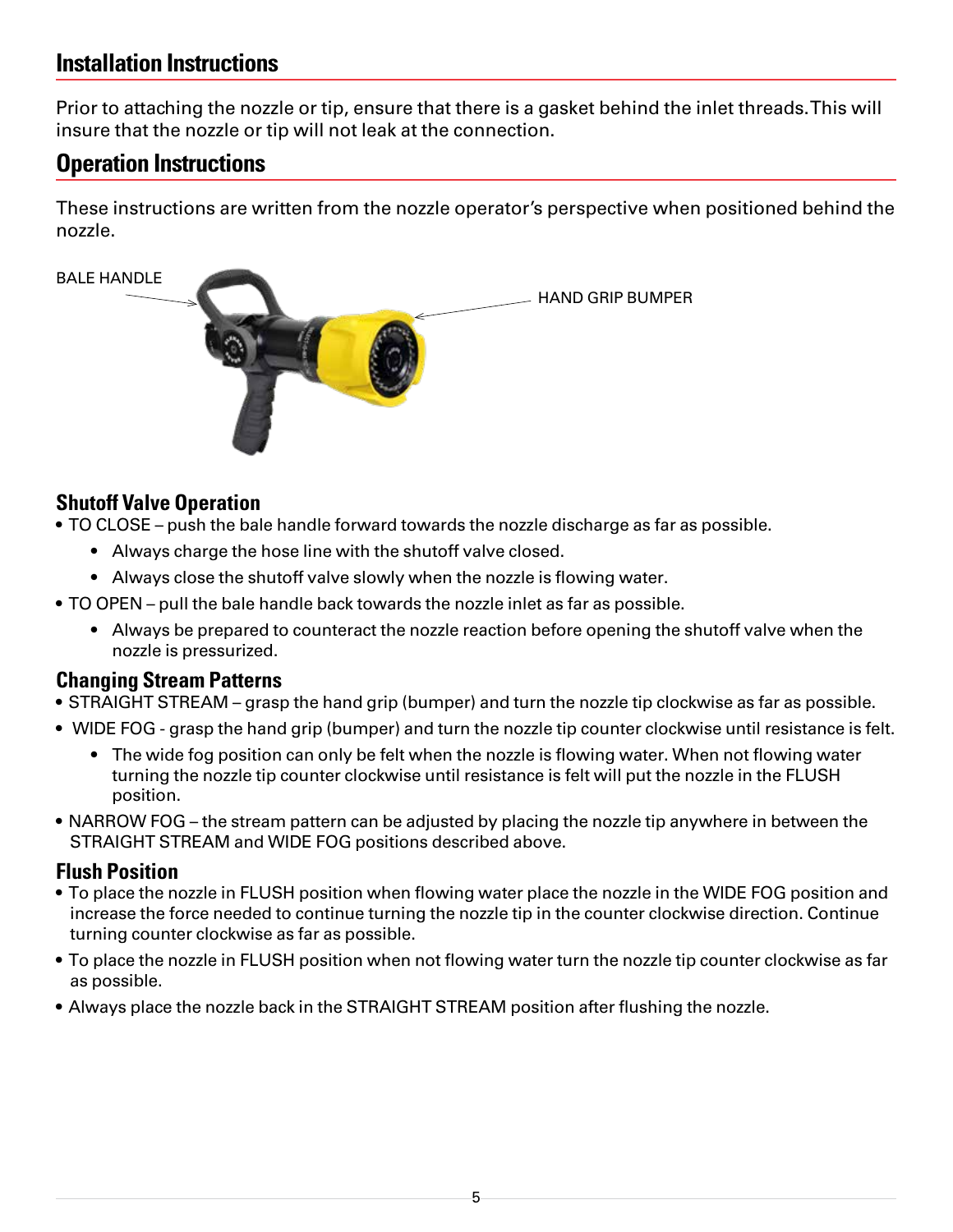## <span id="page-5-0"></span>**Maintenance & Care Instructions**

#### **Care**

The Select-O-Matic XD series of nozzles and tips is designed to provide years of trouble free service. The nozzle should be treated with care and not be used as battering ram, sledge hammer, or forcible entry tool.

Weekly visual inspections and monthly operational checks should ensure excellent reliability. All nozzles and tips should be flow tested before entering any hazardous environment to ensure equipment is operating properly.

#### **Preventive Maintenance**

**A** 

The following maintenance procedure should be followed after each use of the Select-O-Matic XD nozzle or tip.

#### **Select-O-Matic XD Nozzle or Tip**

- Remove from hoseline or other apparatus.
- Inspect the inside and outside of the nozzle for any debris or buildup. Remove any debris and flush inside with fresh clean water clean outside with mild soap & water using a soft cloth and/or soft bristle brush.
- Inspect the nozzle shutoff and remove any debris. OPEN/CLOSE the shutoff to ensure no debris is caught and flush with fresh clean water.
- Rotate tip through pattern positions to ensure it moves freely. If not working freely, remove the tip, clean and re-grease cam slots or Acme threads and reinstall.
- Rotate the swivel to ensure there is no binding in the joint. By design, the full time (free) swivel does not rotate without force, but check to make sure it will rotate. If binding, remove swivel and clean any debris from ball race. Reinstall.
- Check to make sure gasket inside swivel is not damaged. If so, replace.
- If nozzle or tip has spinning teeth, make sure they spin freely. If not, remove, clean and reinstall using mild soap and water with a soft cloth and/or soft bristle brush.
- Rinse complete nozzle or tip with "fresh" clean water and let dry prior to storing.

Note: Maintenance & repair videos can be found on our website.

WARNING! - Do NOT attempt to disassemble the automatic mechanism (power cell). The

spring is under compression and could cause injury if not handled safely. Please return

nozzle to Elkhart Brass for all power cell repairs.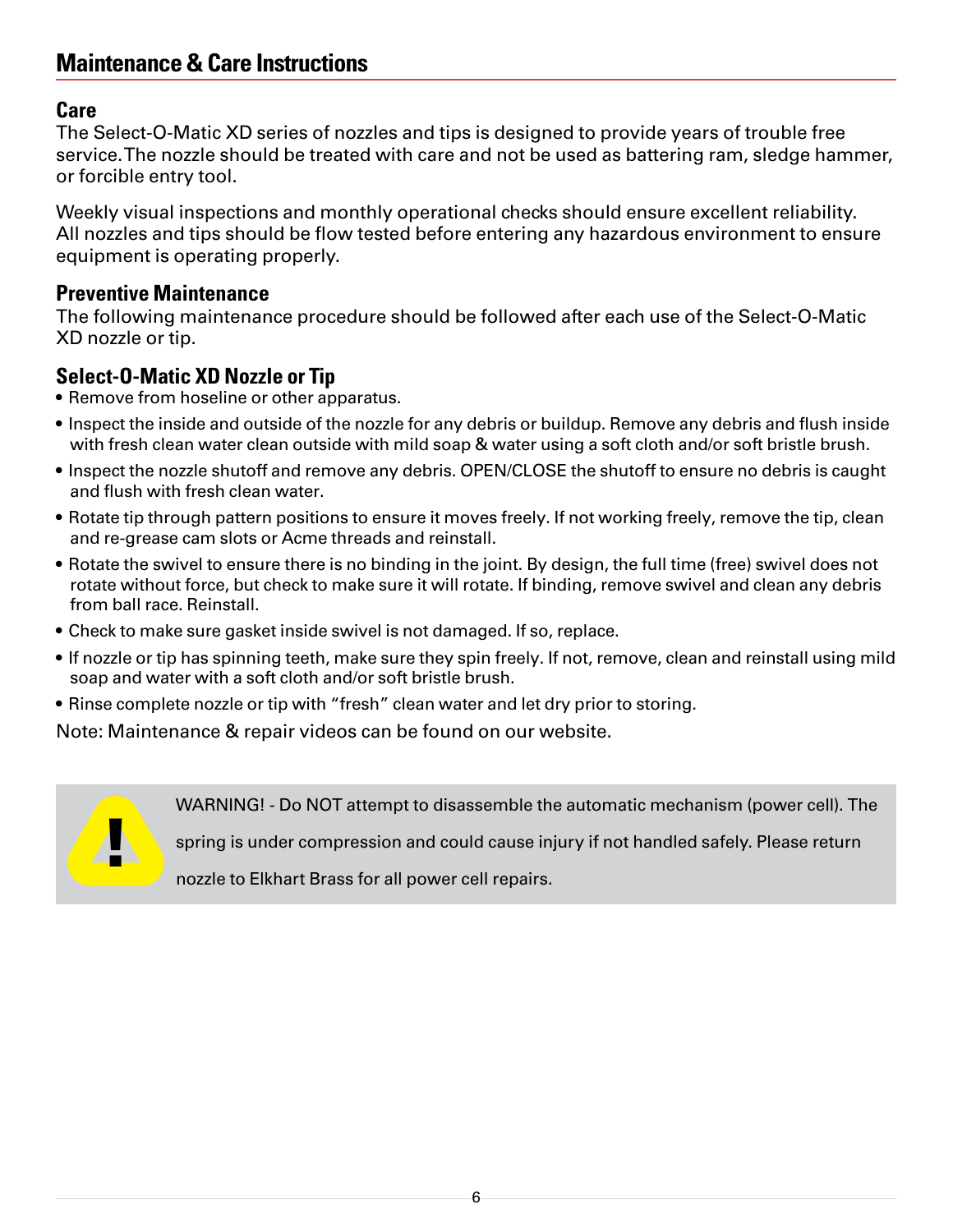# <span id="page-6-0"></span>**Warranty Information**

The Select-O-Matic XD series offers a limited lifetime warranty against defects in materials or workmanship.